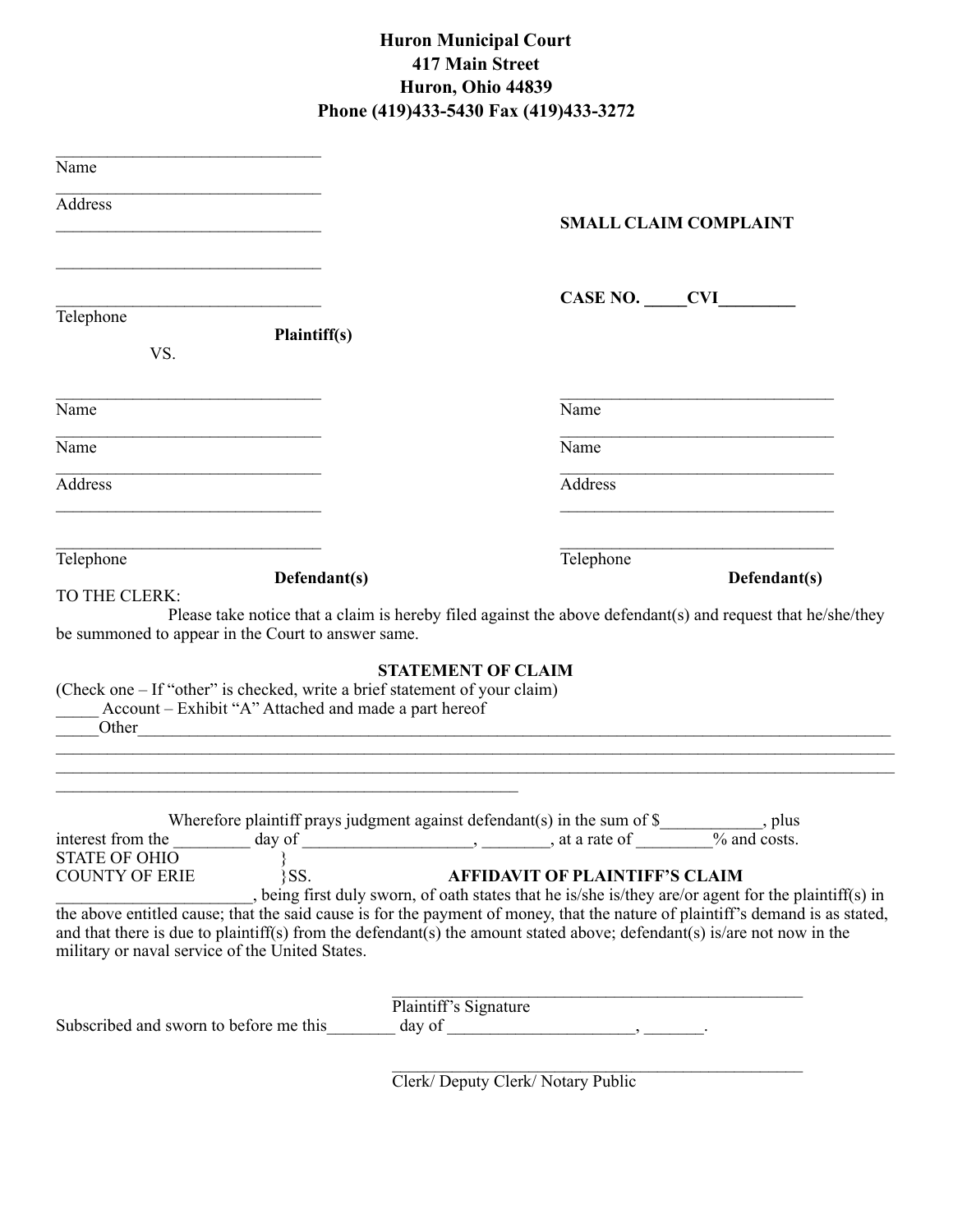## **IN THE HURON MUNICIPAL COURT**

## **PRAECIPE FOR REGULAR MAIL SERVICE**

 In the Event service of process by certified mail is returned by the postal authorities with an endorsement of "refused" or "unclaimed", the undersigned waives notice of same by the clerk and requests ordinary mail service in accordance with civil rule 4.6( c) or 4.6 (d).

Plaintiff

If a second attempt for service is required, a \$15.00 fee will be assessed.

 $\mathcal{L}_\text{max}$  and  $\mathcal{L}_\text{max}$  and  $\mathcal{L}_\text{max}$  and  $\mathcal{L}_\text{max}$  and  $\mathcal{L}_\text{max}$